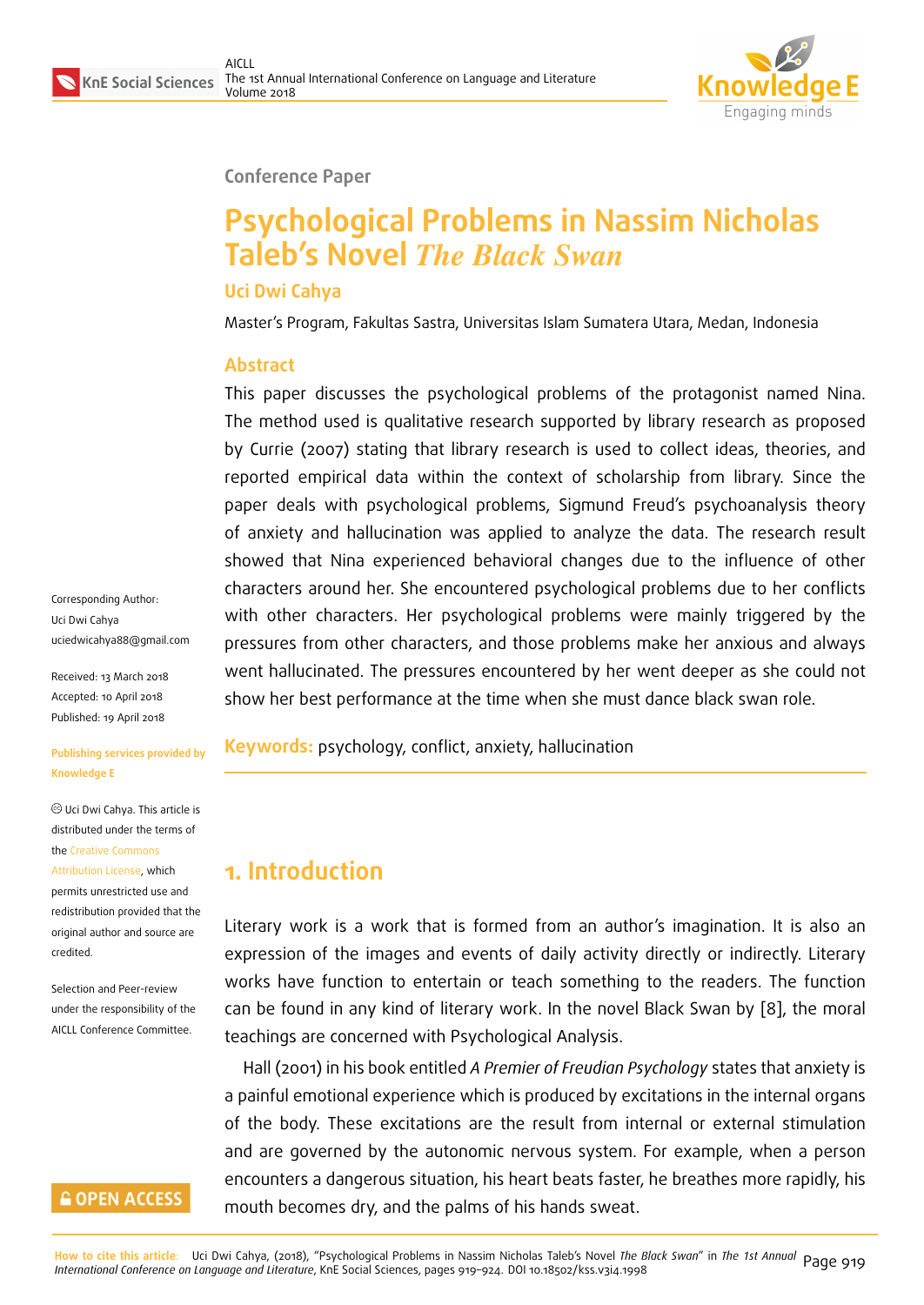Nina, the protagonist of the novel has psychological problem. She feels really worried if someone replaces her role as a swan lake and this makes her more emotional. Then, she starts feeling something absurd in her daily life, like seeing someone exactly looks like her, getting rash on her body, and suddenly feeling more worried about something. This gives a picture Nina suffers from psychological problems.

#### **2. Literature Review**

The first point of discussion is anxiety. Anxiety is a feeling of impending danger. Sigmund Freud (1856-1939) considered three types. *Objective anxiety* results from a real threat in the physical world to one's well-being, as when a ferocious-looking dog appears from around the corner. The other two types are derived from objective anxiety. *Neurotic anxiety* results from the ego feeling overwhelmed by the id, which threatens to express its irrationality in thoughts and behavior. There is a fear of external punishment for such expression.

*Moral anxiety* is based on a feeling that one's internalized values are about to be compromised. There is a fear of self-punishment (e.g., guilt) for acting contrary to one's values. Moral anxiety is a function of the development of the superego. Whatever the anxiety, the ego seeks to reduce it. Operating at the unconscious level, it employs defense mechanisms to distort or deny reality [4]. Based on the Freudian theory, anxiety is at the core of the psychoanalytic theory of affects, and from the beginning of psychoanalytic thought has been recognized as central to an understanding of mental conflict for it is through bad feelings that conflicts [ar](#page-5-1)e felt and known.

The next point of discussion is tied to hallucination. Hallucination is the experience of perceiving objects or events that do not have an external source, such as hearing one's name called by a voice that no one else seems to hear. A hallucination is distinguished from an illusion, which is a misinterpretation of an actual stimulus.

Sigmund Freud (1856-1939) characterizes hallucinations as follows. Perhaps it may be a general characteristic of hallucinations to which sufficient attention has not hitherto been paid that in them something that has been experienced in infancy and then forgotten re-emerges - something that the child has seen or heard at a time when he could still hardly speak and that now forces its way into consciousness, probably distorted and displaced owing to the operation of forces that are opposed to its reemergence [4].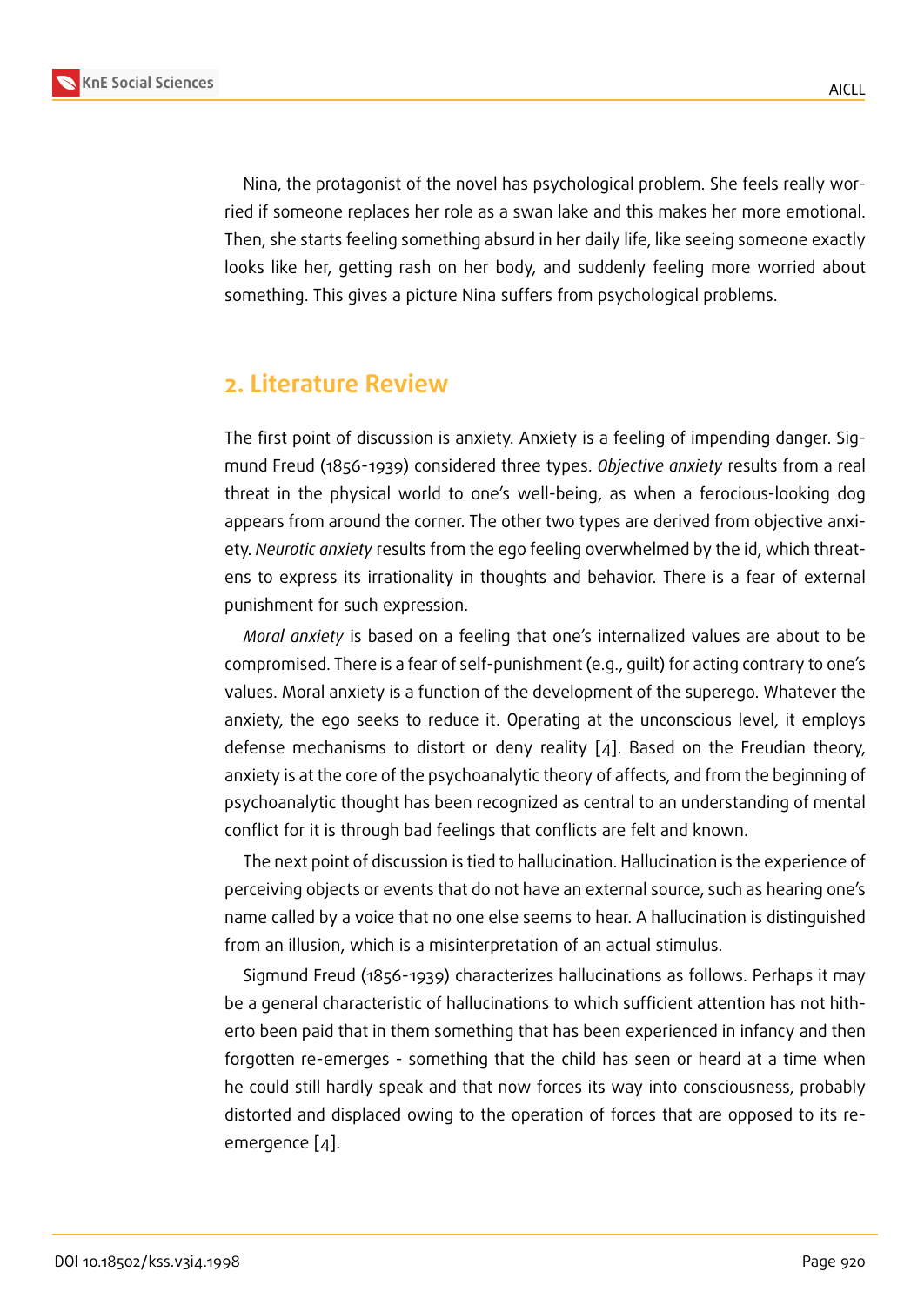## **3. Research Method**

The research was conducted by means of descriptive qualitative research. Sugiyono (2013) states that Qualitative research is the method of skin research based on purposively philosophy, used to examine the condition of natural objects, (as opposed to experiments) in which the researches are as key instruments, and the sampling of data sources is done purposively.

The source of the data in this research consists of two types, primary data and secondary data. Khotari (1985) states "Primary data is original information collected for the first time. In the research, the primary data are the novel *The Black Swan* written by Nassim Nicholas Taleb (2007). The secondary data are documents, and other relevant sources related to the discussion.

### **4. Discussion**

According to Freud (2002), psychological approach is an approach which is based upon the assumption that literature is always talking about human life that always exhibits diverse behaviors. The extrinsic aspect contains the analysis of anxiety and hallucination of Nina's personality.

### **5. Anxiety**

The main character is a character that often appears in a story or the most dominant character. In the whole story the focus discussed is Nina Sayers. Nina Sayers is a kind and tolerant young woman. This is evident when Nina got the role of queen swan. Her mother came home and brought a vanilla cake with strawberries but Nina refused to eat it. But she did not want to upset her mother and so she ate the cake.

Nina sees a cake with a little sparkler sitting on the table. Her mother smiles anxiously. (Erica) my daughter, the swan queen. (Nina) oh mom. (Erica) it is our favorite vanilla with strawberry filling. Erica pick up a knife and starts cutting a very large piece. I am just so proud of you. Erica grabs the whole cake and head towards the trash. (Nina) mom, don't. I am sorry. Erica hesitates, but returns. She sets the cake back down [8].

The quotation above explains the situation where Nina does not want to disappoint her mother. She loves her mother so much so she would [no](#page-5-0)t make her mother upset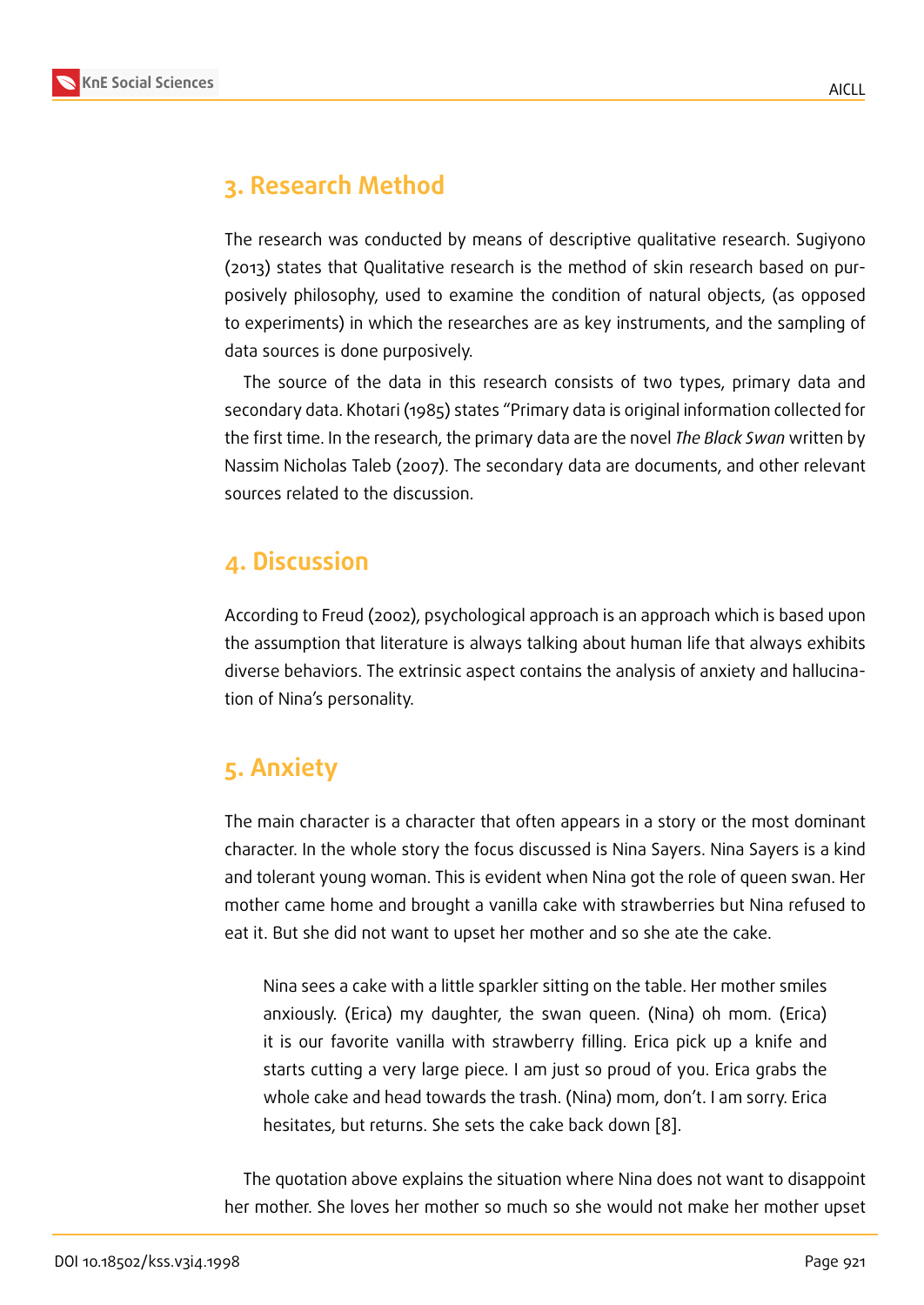by refusing the cake. This is triggered by her anxiety. She is anxious that her mother would be very sad if she refuses to take the cake.

Anxiety is a painful emotional experience. This is one of the most important concepts in psychoanalytic theory. Although anxiety is a negative feeling, yet everyone must feel it in life, such as someone feeling nervous or panicked on the day of the test. And this situation is felt by Nina.

Another illustration of anxiety felt by Nina was when Leroy forced her to pay attention to how to dance Lily.

(Nina) pays close attention to Lily, sizing her up. Her dancing is explosive, exudes sex. (Leroy) watch the way she moves. Leroy has snuck up behind Nina at the doorway and gets very close to her. Imprecise, but sexual. She's not faking it.

Leroy as a professional ballet seems to see Lily has the potential to become a black swan. It makes Nina worried and worried if one day Leroy will choose Lily perform the role of the black goose than himself [8].

All the time, Nina is attacked by a feeling of anxiety when performing the dance. The trainer knows for sure the potentiality of Nina, and that is the reason Nina is forced to do the dancing. Actually Nina coul[d d](#page-5-0)o the dancing, but the point lies in her anxiety. She is too nervous and she fears failure. All is triggered by her anxiety, which is beyond her control

### **6. Hallucination**

Hallucinations will occur after a hostile relationship, stress, isolation, feeling useless, hopeless and helpless. Nina also experienced a hallucination disorder. She lived her life under unfriendly relations and pressure. Nina feels depressed when she cannot do the black swan's role as a white goose's role, and she controls her emotions in order not to stress. These hallucinations come to her unnoticed. It is someone who is just like her but with a different attitude. Double Nina is a reflection of the characteristics of Black Swan. She plays the role of Black Swan so well that the typical Black Swan looks like her double. She also feels hostile to Lily. Since Lily is the one who has the potential to become a Black Swan, Nina thinks that she can change it anytime.

When Nina feels worried about the Black Swan, she will see a double. In one scene in this script, there is a scene when Nina practiced the black goose coach, Leroy as a professional ballet always asks Nina that her dance is just cold. She worries and cries when she returns home.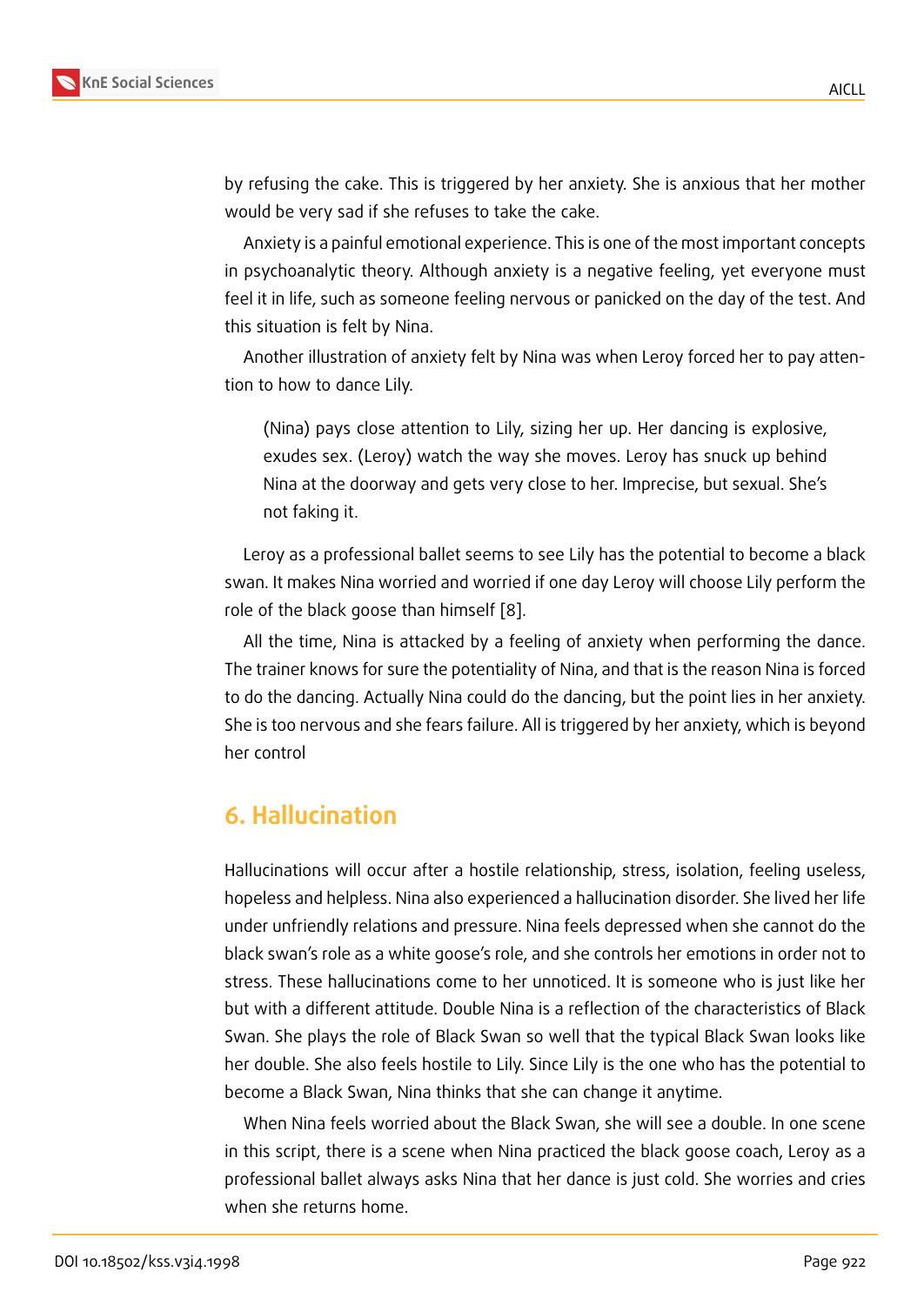It's pretty dark but the sound is unmistakable.

Nina tiptoes past some off stage sets and lighting equipment, and peeks around a piece of scenery catching a glimpse of Lily further backstage. She is wild, clearly enjoying it. Nina looks away, disgusted. She peeks back one more time. Lily has become the double. She meets Nina's eyes and smiles. Nina jumps back and flees [8].

Nina becomes double when she is worried about the role of the Black Swan. Lily is a double reflection of her. It ma[kes](#page-5-0) Nina feel hostile to Lily. But the fact is, Nina does have to worry about Lily if she can look good.

This also explained beforehand, there are many specific responses about hallucinatory disorders, such as talking to oneself, fighting or other malicious responses, and listening to voices, talking and listening to others who are not talking or inanimate objects. When Nina talks to her, she is actually a double not real or it is hallucinations. That means she really speaks to herself but she still imagines that she is talking to someone who is just like her. In this conflict, she always sees her multiply as she stand in front of the mirror.

#### **7. Conclusions**

Nina is the main character in the Black Swan novel described through the psychology problem of Sigmund Freud's. She has indicated her anxiety and hallucination. As a ballerina, she also wants to get the swan queen's role for which she has to be able to play as white swan and black swan. She has an internal problem with herself because of her anxiety and also an external conflict with someone around her. Nina gets anxiety which is a painful emotional experience resulting from danger in the external world. It is such a fear of a real threat, and the impact of the anxiety is that she also gets physical and cognitive anxiety.

Then for the hallucination, Nina talks to herself feeling that she is not her double. When she stands in front of the mirror alone, her double will show up. She sees her hallucination in many places such as in the bathroom, backstage, at costume shop and in the principal dressing room. Nina really wants to be a black swan to see her double as the black swan' reflection in the mirror and finally Nina's died when she successfully shows the queen of swans with perfect.